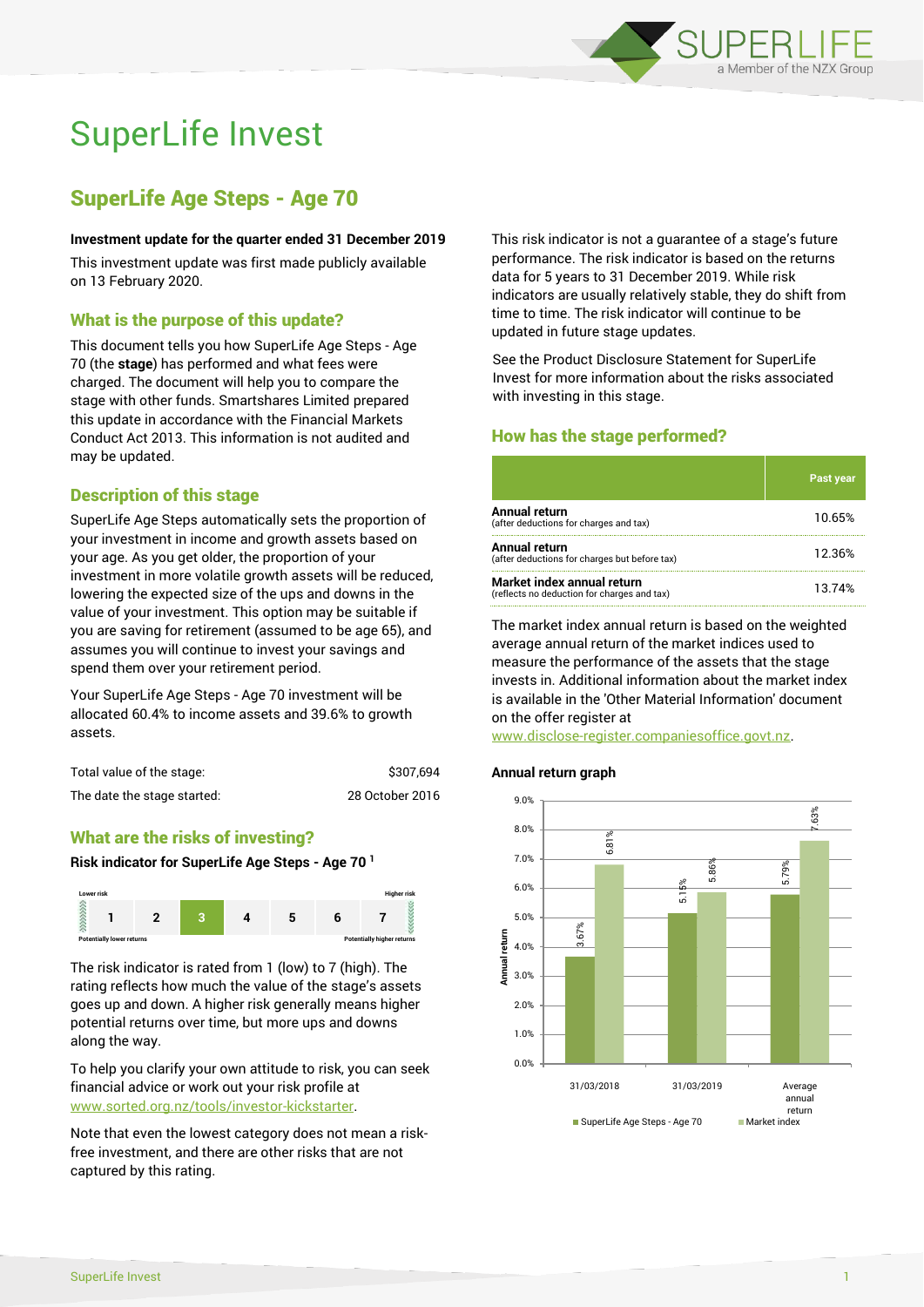

This shows the return after fund charges and tax for each year ending 31 March since the stage started. The last bar shows the average annual return since the stage started, up to 31 December 2019.

**Important:** This does not tell you how the fund will perform in the future.

Returns in this update are after tax at the highest prescribed investor rate (PIR) of tax for an individual New Zealand resident. Your tax may be lower.

# What fees are investors charged?

Investors in SuperLife Age Steps - Age 70 are charged fund charges. In the year to 31 March 2019 these were:

|                                                    | % per annum of stage's<br>net asset value |  |
|----------------------------------------------------|-------------------------------------------|--|
| <b>Total fund charges</b>                          | 0.48%                                     |  |
| Which are made up of:                              |                                           |  |
| <b>Total management and administration charges</b> | 0.48%                                     |  |
| Including:                                         |                                           |  |
| Manager's basic fee                                | 0.38%                                     |  |
| Other management and<br>administration charges     | 0.10%                                     |  |
| Other charges                                      | Dollar amount per investor                |  |
| Administration fee                                 | \$12 per annum                            |  |

Investors may also be charged individual action fees for specific actions or decisions (for example, if an investor has a financial adviser and has agreed to pay a fee to the adviser for providing financial advice). See the Product Disclosure Statement for SuperLife Invest for more information about those fees.

Small differences in fees and charges can have a big impact on your investment over the long term.

GST is included in the fund charges set out above.

# Example of how this applies to an investor

Jess had \$10,000 in the stage and did not make any further contributions. At the end of the year, Jess received a return after fund charges were deducted of \$1,065 (that is 10.65% of her initial \$10,000). Jess paid other charges of \$12. This gives Jess a total return after tax of \$1,053 for the year.

#### What does the stage invest in?

#### **Actual investment mix**

This shows the types of assets that the stage invests in.



#### **Target investment mix**

This shows the mix of assets that the stage generally intends to invest in.

| <b>Asset Category</b>        | <b>Target asset mix</b> |
|------------------------------|-------------------------|
| Cash and cash equivalents    | 21.00%                  |
| New Zealand fixed interest   | 14.00%                  |
| International fixed interest | 26.00%                  |
| Australasian equities        | 10.00%                  |
| International equities       | 26.00%                  |
| Listed property              | 3.00%                   |
| Unlisted property            |                         |
| Commodities                  |                         |
| Other                        |                         |